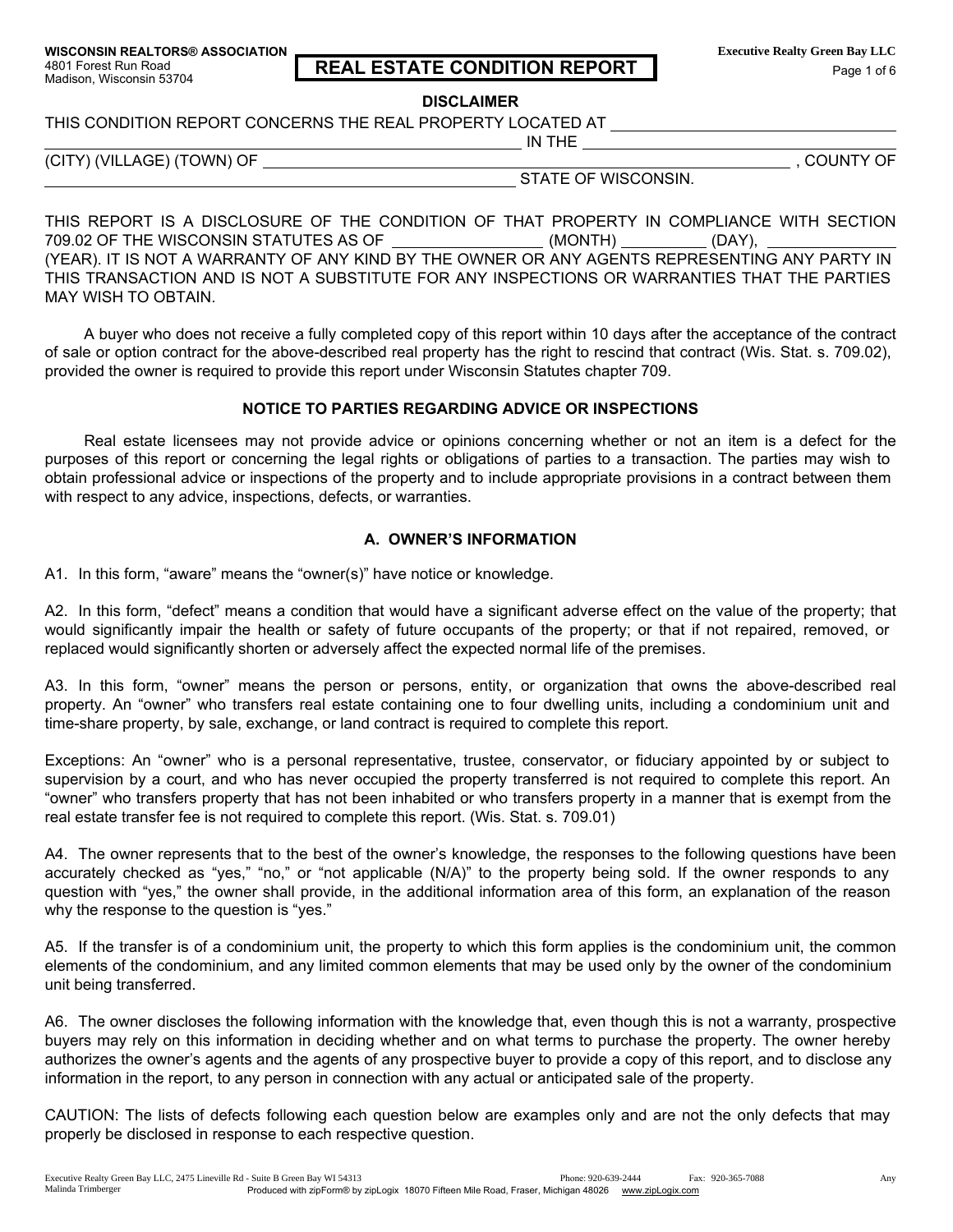|  | <b>B. STRUCTURAL AND MECHANICAL</b> |  |  |
|--|-------------------------------------|--|--|
|--|-------------------------------------|--|--|

|      | <b>B. STRUCTURAL AND MECHANICAL</b>                                                                                                                                                                                                                                                                                                                                          |            |    |     |
|------|------------------------------------------------------------------------------------------------------------------------------------------------------------------------------------------------------------------------------------------------------------------------------------------------------------------------------------------------------------------------------|------------|----|-----|
| B1.  | Are you aware of defects in the roof?                                                                                                                                                                                                                                                                                                                                        | <b>YES</b> | NO | N/A |
| B2.  | Roof defects may include items such as leakage or significant problems with gutters or eaves.<br>Are you aware of defects in the electrical system?<br>Electrical defects may include items such as electrical wiring not in compliance with                                                                                                                                 |            |    |     |
| B3.  | applicable code, knob and tube wiring, 60 amp service, or aluminum-branch circuit<br>wiring.<br>Are you aware of defects in part of the plumbing system (including the water heater,                                                                                                                                                                                         |            |    |     |
|      | water softener, and swimming pool)?<br>Other plumbing system defects may include items such as leaks or defects in pipes,<br>toilets, interior or exterior faucets, bathtubs, showers, or any sprinkler system.                                                                                                                                                              |            |    |     |
| B4.  | Are you aware of defects in the heating and air conditioning system (including the air<br>filters and humidifiers)?                                                                                                                                                                                                                                                          |            |    |     |
|      | Heating and air conditioning defects may include items such as defects in the heating<br>ventilation and air conditioning (HVAC) equipment, supplemental heaters, ventilating fans<br>or fixtures, or solar collectors.                                                                                                                                                      |            |    |     |
| B5.  | Are you aware of defects in a woodburning stove or fireplace or of other defects caused<br>by a fire in a stove or fireplace or elsewhere on the property?<br>Such defects may include items such as defects in the chimney, fireplace flue, inserts, or                                                                                                                     |            |    |     |
|      | other installed fireplace equipment; or woodburning stoves not installed pursuant to<br>applicable code.                                                                                                                                                                                                                                                                     |            |    |     |
| B6.  | Are you aware of defects related to smoke detectors or carbon monoxide detectors or<br>a violation of applicable state or local smoke detector or carbon monoxide detector laws?<br>NOTE: State law requires operating smoke detectors on all levels of all residential<br>properties and operating carbon monoxide detectors on all levels of most residential              |            |    |     |
| B7.  | properties (see Wis. Stat. ch. 101).<br>Are you aware of defects in the basement or foundation (including cracks, seepage, and<br>bulges)?                                                                                                                                                                                                                                   |            |    |     |
| B8.  | Other basement defects may include items such as flooding, defects in drain tiling or<br>sump pumps, or movement, shifting, or deterioration in the foundation.<br>Are you aware of defects in any structure on the property?                                                                                                                                                |            |    |     |
|      | Structural defects with respect to the residence or other improvements may include items<br>such as movement, shifting, or deterioration in walls; major cracks or flaws in interior or<br>exterior walls, partitions, or the foundation; wood rot; and significant problems with<br>driveways, sidewalks, patios, decks, fences, waterfront piers or walls, windows, doors, |            |    |     |
| B9.  | floors, ceilings, stairways, or insulation.<br>Are you aware of defects in mechanical equipment included in the sale either as fixtures<br>or personal property?                                                                                                                                                                                                             |            |    |     |
|      | Mechanical equipment defects may include items such as defects in any appliance,<br>central vacuum, garage door opener, in-ground sprinkler, or in-ground pet containment<br>system that is included in the sale.                                                                                                                                                            |            |    |     |
| B10. | Are you aware of rented items located on the property such as a water softener or other<br>water conditioner system or other items affixed to or closely associated with the property?                                                                                                                                                                                       |            |    |     |
| B11. | Are you aware of basement, window, or plumbing leaks, overflow from sinks, bathtubs, or<br>sewers, or other ongoing water or moisture intrusions or conditions?                                                                                                                                                                                                              |            |    |     |
|      |                                                                                                                                                                                                                                                                                                                                                                              |            |    |     |
|      |                                                                                                                                                                                                                                                                                                                                                                              |            |    |     |

# C. ENVIRONMENTAL

- C1. Are you aware of the presence of unsafe levels of mold?
- C2. Are you aware of a defect caused by unsafe concentrations of, or unsafe conditions relating to, radon, radium in water supplies, high voltage electric (100 KV or greater) or steel natural gas transmission lines located on but not directly serving the property, lead in paint, lead in soil, or other potentially hazardous or toxic substances on the property? NOTE: Specific federal lead paint disclosure requirements must be complied with in the sale of most residential properties built before 1978.

| Page 2 of 6 |  |  |
|-------------|--|--|
|             |  |  |

| -5 | NΩ | N/A |
|----|----|-----|
|    |    |     |
|    |    |     |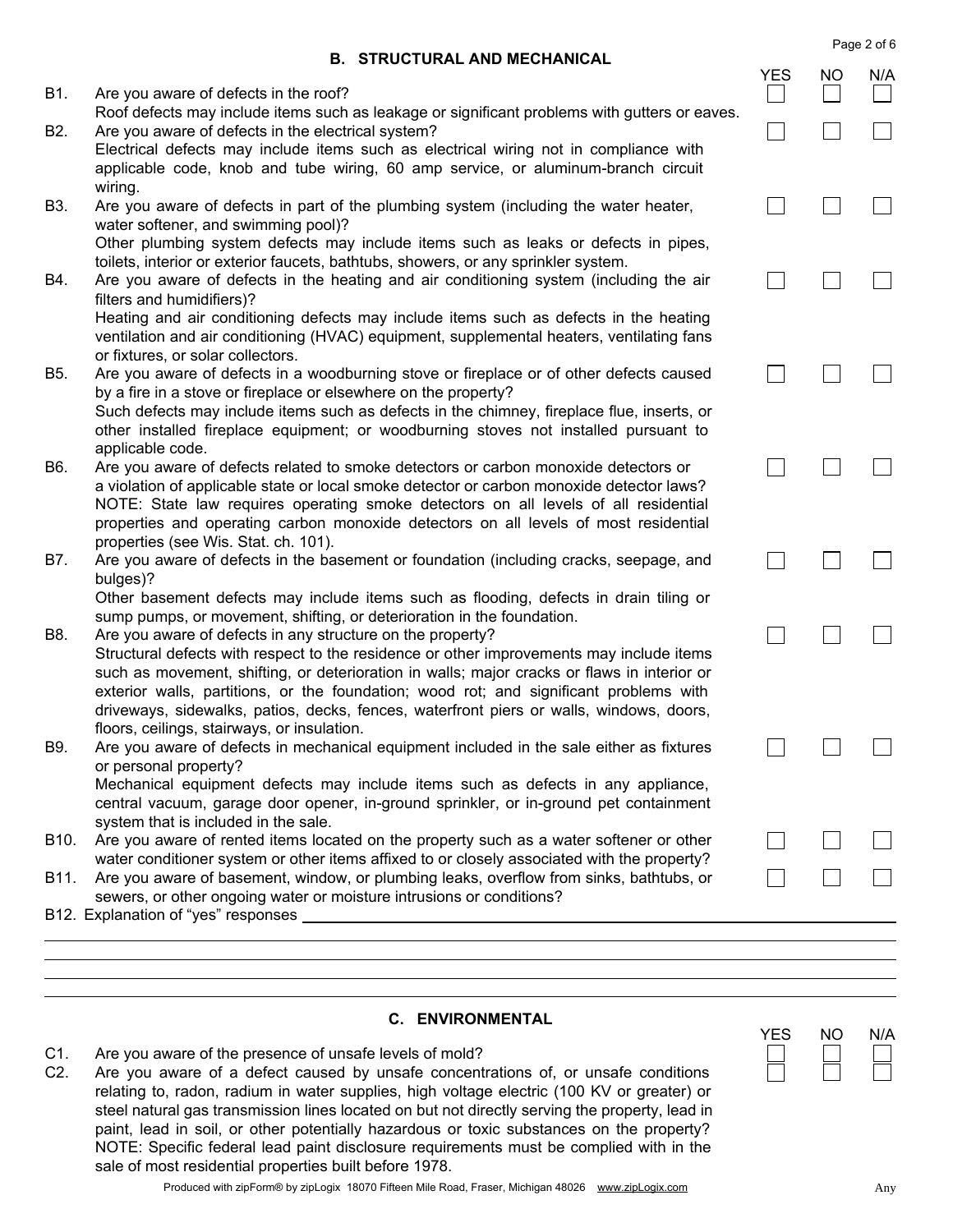Page 3 of 6

 $\Box$ 

 $\vert \ \ \vert$ 

 $\Box$ 

YES NO N/A

 $\mathbf{1}$ 

 $\Box$ 

 $\Box$ 

 $\Box$ 

 $\Box$ 

 $\overline{\phantom{0}}$ 

 $\Box$ 

 $\blacksquare$ 

 $\Box$ 

 $\Box$ 

YES NO N/A

 $\Box$ 

 $\Box$ 

 $\Box$ 

| C3. |           |  |  | Are you aware of the presence of asbestos or asbestoscontaining materials on the |  |  |
|-----|-----------|--|--|----------------------------------------------------------------------------------|--|--|
|     | property? |  |  |                                                                                  |  |  |

- C4. Are you aware of the presence of or a defect caused by unsafe concentrations of, unsafe conditions relating to, or the storage of hazardous or toxic substances on neighboring properties?
- C5. Are you aware of current or previous termite, powder post beetle, or carpenter ant infestations or defects caused by animal, reptile, or insect infestations?
- C6. Are you aware of water quality issues caused by unsafe concentrations of or unsafe conditions relating to lead?
- C7. Are you aware of the manufacture of methamphetamine or other hazardous or toxic substances on the property?
- C8. Explanation of "yes" responses

#### D. WELLS, SEPTIC SYSTEMS, STORAGE TANKS

D1. Are you aware of defects in a well on the property or in a well that serves the property, including unsafe well water?

Well defects may include items such as an unused well not properly closed in conformance with state regulations, a well that was not constructed pursuant to state standards or local code, or a well that requires modifications to bring it into compliance with current code specifications. Well water defects might include, but are not limited to, unsafe levels of bacteria (total Coliform and E. coli), nitrate, arsenic, or other substances affecting human consumption safety.

- D2. Are you aware of a joint well serving the property?
- D3. Are you aware of a defect related to a joint well serving the property?
- D4. Are you aware that a septic system or other private sanitary disposal system serves the property?
- D5. Are you aware of defects in the septic system or other private sanitary disposal system on the property or any out-of-service septic system that serves the property and that is not closed or abandoned according to applicable regulations? Septic system defects may include items such as backups in toilets or in the basement; exterior ponding, overflows, or backups; or defective or missing baffles.
- D6. Are you aware of underground or aboveground fuel storage tanks on or previously located on the property? (If "yes," the owner, by law, may have to register the tanks with the Wisconsin Department of Agriculture, Trade and Consumer Protection at P.O. Box 8911, Madison, Wisconsin, 53708, whether the tanks are in use or not. Regulations of the Wisconsin Department of Agriculture, Trade and Consumer Protection may require the closure or removal of unused tanks.)
- D7. Are you aware of defects in the underground or aboveground fuel storage tanks on or previously located on the property? Defects in underground or aboveground fuel storage tanks may include items such as abandoned tanks not closed in conformance with applicable local, state, and federal law; leaking; corrosion; or failure to meet operating standards.
- D8. Are you aware of an "LP" tank on the property? (If "yes," specify in the additional information space whether the owner of the property either owns or leases the tank.)
- D9. Are you aware of defects in an "LP" tank on the property?

D10. Explanation of "yes" responses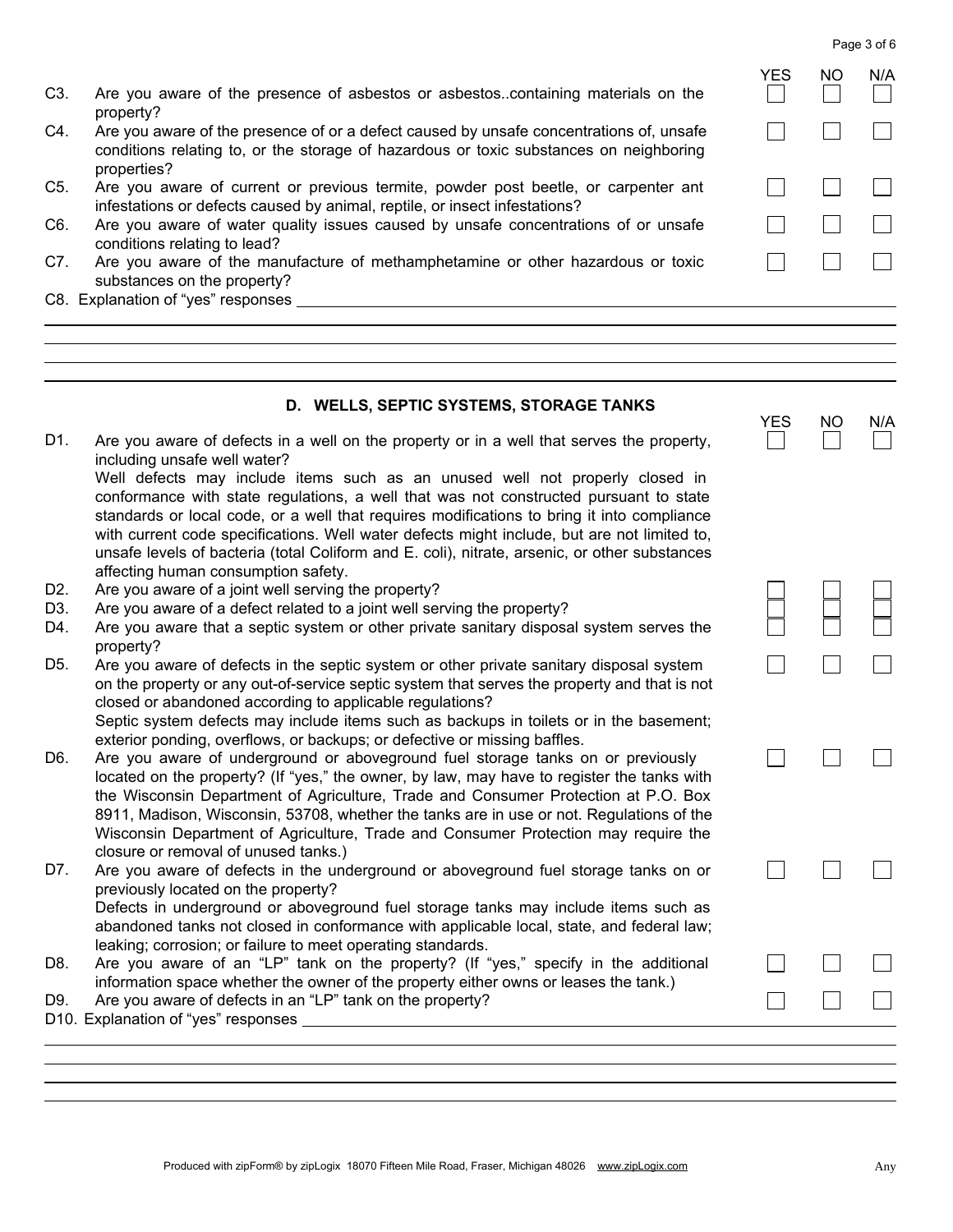Page 4 of 6

 $\vert \ \ \vert$ 

 $\Box$ 

 $\Box$ 

YES NO N/A

 $\Box$ 

 $\Box$ 

 $\Box$ 

 $\Box$ 

 $\Box$ 

 $\Box$ 

|  | E. TAXES, SPECIAL ASSESSMENTS, PERMITS, ETC. |  |
|--|----------------------------------------------|--|
|  |                                              |  |

- E1. Have you received notice of property tax increases, other than normal annual increases, or are you aware of a pending property reassessment?
- E2. Are you aware that remodeling was done that may increase the property's assessed value?
- E3. Are you aware of pending special assessments?
- E4. Are you aware that the property is located within a special purpose district, such as a drainage district, that has the authority to impose assessments against the real property located within the district?
- E5. Are you aware of any proposed construction of a public project that may affect the use of the property?

| E6. | Are you aware of any remodeling, replacements, or repairs affecting the property's     |
|-----|----------------------------------------------------------------------------------------|
|     | structure or mechanical systems that were done or additions to this property that were |
|     | made during your period of ownership without the required permits?                     |

- E7. Are you aware of any land division involving the property for which a required state or local permit was not obtained?
- E8. Explanation of "yes" responses

|  | <b>F. LAND USE</b> |  |
|--|--------------------|--|
|--|--------------------|--|

|            |                                                                                                                                                                                                                                                                                                                                                                                                                                                                                     | <b>YES</b> | <b>NO</b> | N/A          |
|------------|-------------------------------------------------------------------------------------------------------------------------------------------------------------------------------------------------------------------------------------------------------------------------------------------------------------------------------------------------------------------------------------------------------------------------------------------------------------------------------------|------------|-----------|--------------|
| F1.        | Are you aware of the property being part of or subject to a subdivision homeowners'<br>association?                                                                                                                                                                                                                                                                                                                                                                                 |            |           | $\mathbf{L}$ |
| F2.        | If the property is not a condominium unit, are you aware of common areas associated<br>with the property that are co-owned with others?                                                                                                                                                                                                                                                                                                                                             |            |           |              |
| F3.<br>F4. | Are you aware of any zoning code violations with respect to the property?<br>Are you aware of the property or any portion of the property being located in a floodplain,<br>wetland, or shoreland zoning area?                                                                                                                                                                                                                                                                      |            |           |              |
| F5.        | Are you aware of nonconforming uses of the property?<br>A nonconforming use is a use of land, a dwelling, or a building that existed lawfully before<br>the current zoning ordinance was enacted or amended, but that does not conform to the<br>use restrictions in the current ordinance.                                                                                                                                                                                         |            |           |              |
| F6.        | Are you aware of conservation easements on the property?<br>A conservation easement is a legal agreement in which a property owner conveys some<br>of the rights associated with ownership of his or her property to an easement holder such<br>as a governmental unit or a qualified nonprofit organization to protect the natural habitat<br>of fish, wildlife, or plants or a similar ecosystem, preserve areas for outdoor recreation or<br>education, or for similar purposes. |            |           |              |
| F7.<br>F8. | Are you aware of restrictive covenants or deed restrictions on the property?<br>Are you aware of nonowners having rights to use part of the property, including, but not<br>limited to, rights-of-way and easements other than recorded utility easements?                                                                                                                                                                                                                          |            |           |              |
| F9.        | Are you aware of the property being subject to a mitigation plan required under<br>administrative rules of the Wisconsin Department of Natural Resources related to county<br>shoreland zoning ordinances, which obligates the owner of the property to establish or<br>maintain certain measures related to shoreland conditions and which is enforceable by<br>the county?                                                                                                        |            |           |              |
| F10.       | The use value assessment system values agricultural land based on the income that<br>would be generated from its rental for agricultural use rather than its fair market value.<br>When a person converts agricultural land to a non agricultural use (e.g., residential or<br>commercial development), that person may owe a conversion charge. For more<br>information visit https://www.revenue.wi.gov/Pages/FAQS/slf-useassmt.aspx or (608)<br>266-2486.                        |            |           |              |
|            | a. Are you aware of all or part of the property having been assessed as agricultural<br>land under Wis. Stat. s. 70.32 (2r) (use value assessment)?                                                                                                                                                                                                                                                                                                                                 |            |           |              |
|            | b. Are you aware of the property having been assessed a use-value assessment<br>conversion charge relating to this property? (Wis. Stat. s. 74.485 (2))                                                                                                                                                                                                                                                                                                                             |            |           |              |

Produced with zipForm® by zipLogix 18070 Fifteen Mile Road, Fraser, Michigan 48026 www.zipLogix.com Any

having been deferred relating to this property? (Wis. Stat. s. 74.485 (4))

c. Are you aware of the payment of a use-value assessment conversion charge

 $\Box$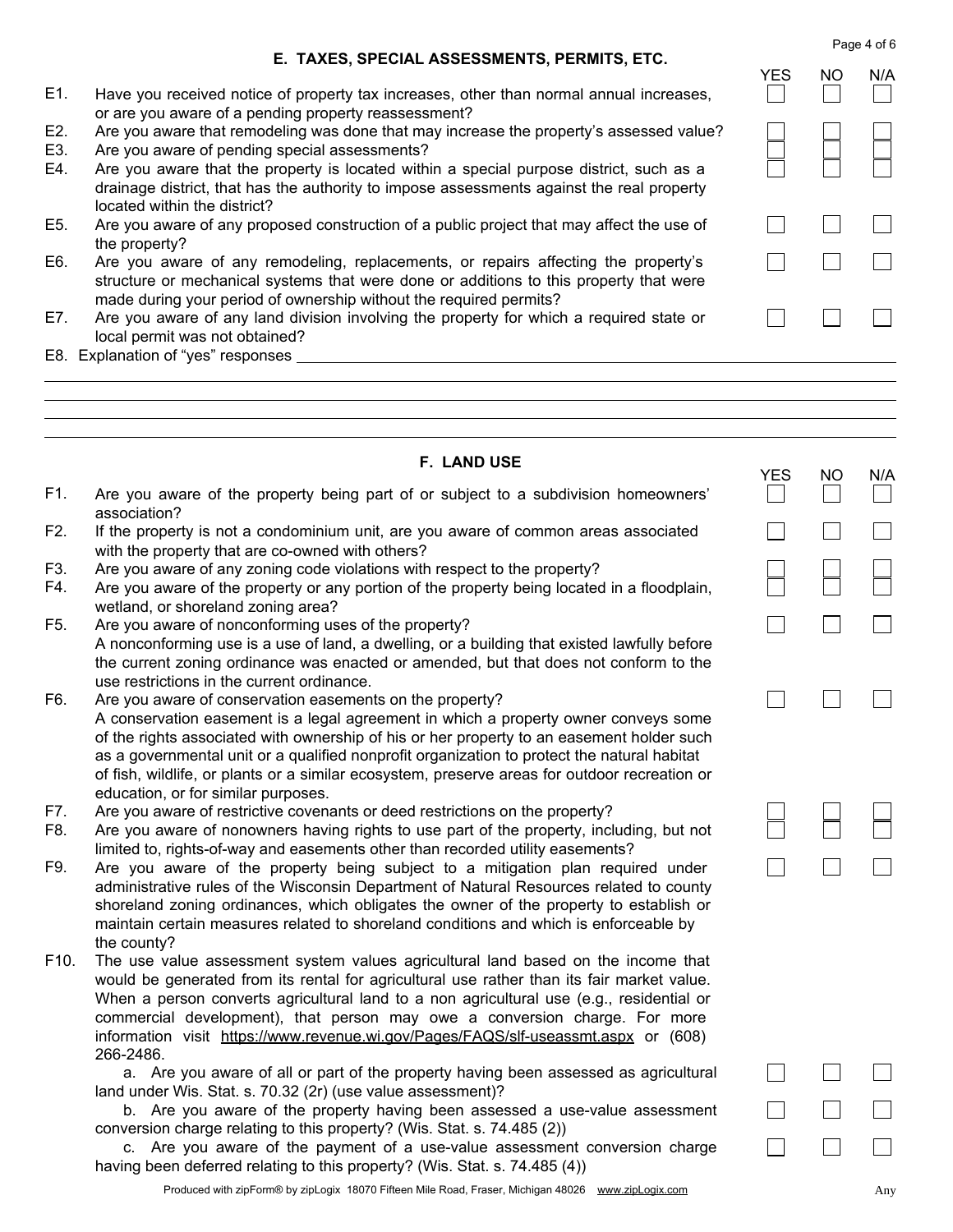F11. Is all or part of the property subject to or in violation of a farmland preservation agreement?

Early termination of a farmland preservation agreement or removal of land from such an agreement can trigger payment of a conversion fee equal to 3 times the class 1 "use value" of the land.

Visit https://datcp.wi.gov/Pages/Programs\_Services/FarmlandPreservation.aspx for more information.

- F12. Is all or part of the property subject to, enrolled in, or in violation of the Forest Crop Law, Managed Forest Law, the Conservation Reserve Program, or a comparable program?
- F13. Are you aware of a dam that is totally or partially located on the property or that an ownership in a dam that is not located on the property will be transferred with the property because it is owned collectively by members of a homeowners' association, lake district, or similar group? (If "yes," contact the Wisconsin Department of Natural Resources to find out if dam transfer requirements or agency orders apply.)
- F14. Are you aware of boundary or lot line disputes, encroachments, or encumbrances (including a joint driveway) affecting the property? Encroachments often involve some type of physical object belonging to one person but partially located on or overlapping on land belonging to another; such as, without limitation, fences, houses, garages, driveways, gardens, and landscaping. Encumbrances include, without limitation, a right or claim of another to a portion of the property or to the use of the property such as a joint driveway, liens, and licenses.
- F15. Are you aware there is not legal access to the property?
- F16. Are you aware of federal, state, or local regulations requiring repairs, alterations, or corrections of an existing condition? This may include items such as orders to correct building code violations.
- F17. Are you aware of a pier attached to the property that is not in compliance with state or local pier regulations? See http://dnr.wi.gov/topic/waterways for more information.
- F18. Are you aware of one or more burial sites on the property? (For information regarding the presence, preservation, and potential disturbance of burial sites, contact the Wisconsin Historical Society at 800-342-7834 or www.wihist.org/burial-information).

F19. Explanation of "yes" responses

# G. ADDITIONAL INFORMATION

|            |                                                                                                                                                                                                                                                         | YES | NΟ | N/A |
|------------|---------------------------------------------------------------------------------------------------------------------------------------------------------------------------------------------------------------------------------------------------------|-----|----|-----|
| G1.        | Have you filed any insurance claims relating to damage to this property or premises<br>within the last five years?                                                                                                                                      |     |    |     |
| G2.        | Are you aware of a structure on the property that is designated as a historic building or<br>that all or any part of the property is in a historic district?                                                                                            |     |    |     |
| G3.        | Are you aware of any agreements that bind subsequent owners of the property, such as<br>a lease agreement or an extension of credit from an electric cooperative?                                                                                       |     |    |     |
| G4.        | Are you aware of other defects affecting the property?<br>Other defects might include items such as drainage easement or grading problems;<br>excessive sliding, settling, earth movements, or upheavals; or any other defect or<br>material condition. |     |    |     |
| G5.<br>G6. | The owner has owned the property for ____________ years.<br>The owner has lived in the property for ____________ years.<br>G7. Explanation of "yes" responses                                                                                           |     |    |     |
|            |                                                                                                                                                                                                                                                         |     |    |     |

|                | $\sum_{i=1}^{N}$         | $\frac{NO}{\Box}$ | $\frac{N/A}{\Box}$ |
|----------------|--------------------------|-------------------|--------------------|
| ו<br>;<br>;    |                          |                   |                    |
|                |                          |                   |                    |
| ',             |                          |                   |                    |
| $\overline{ }$ | $\Box$                   |                   | Ξ                  |
| 9              |                          |                   |                    |
| i              | Ξ                        | $\Box$            |                    |
| t<br>S<br>B    |                          |                   |                    |
| .<br>t         | $\overline{\phantom{0}}$ | ┡                 | ╞                  |
| r              |                          |                   |                    |
|                |                          |                   |                    |

 $\Box$ 

Page 5 of 6